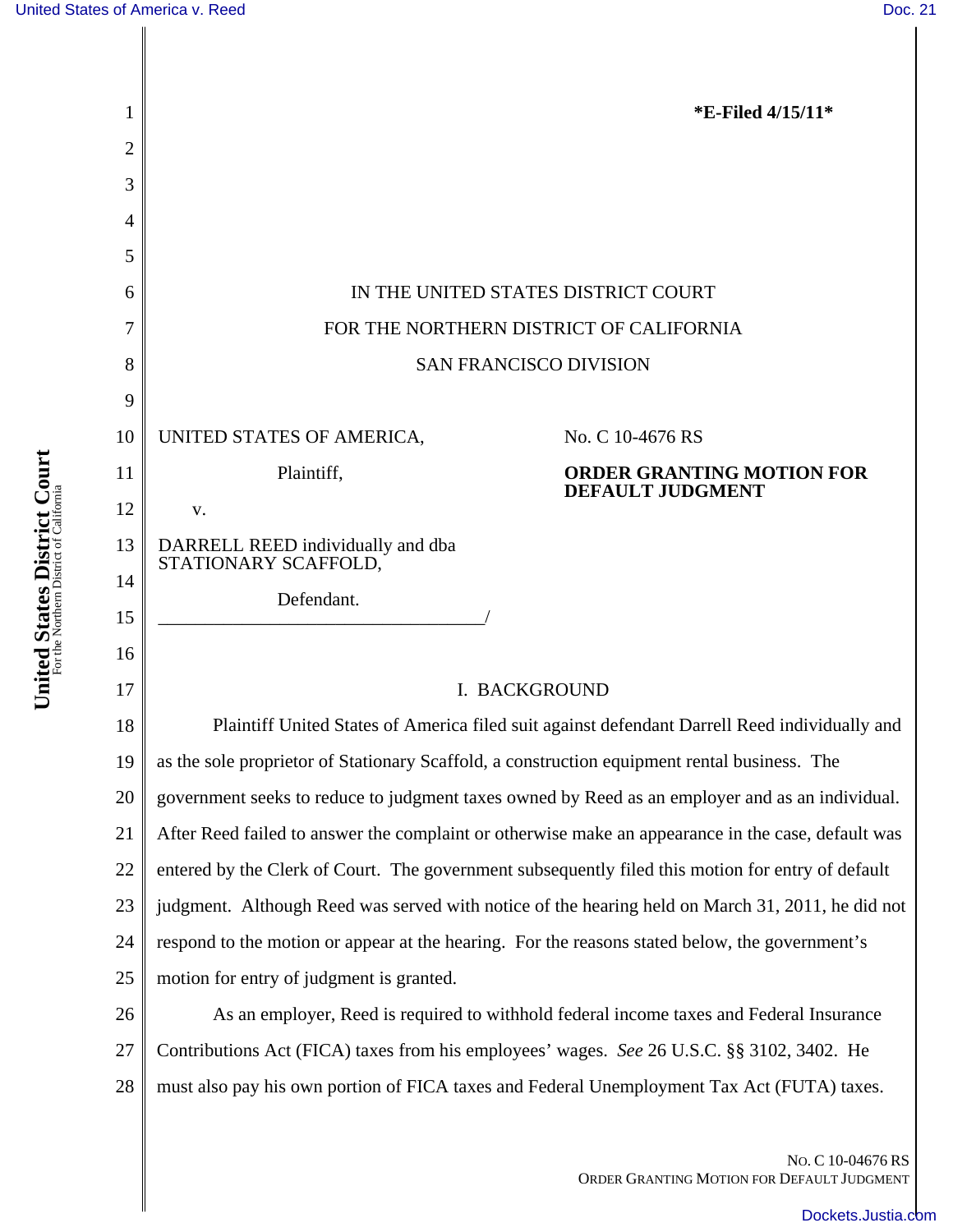2 3 4 §§ 3111, 3301. Along with these obligations, Reed is required to file: (1) Employer's Quarterly Federal Tax Returns (Form 941) reporting the income and FICA taxes withheld from his employees' wages, as well as his own FICA taxes; and (2) Employer's Annual Federal Unemployment Tax Returns (Form 940) reporting FUTA taxes. §§ 6011, 6071.

According to the complaint, Reed filed Forms 941 and Forms 940, but at times failed to pay the total amounts described within those returns. In particular, he owes payroll taxes for the tax quarters ending September 30, 2001, June 30, 2004, September 30, 2004, December 31, 2004, and December 31, 2007 and for the full tax years of 2005, 2008, and 2009. He owes FUTA taxes for the 2008 tax year. Additionally, Reed has not paid individual income tax on his self-employment income for the past twelve years. In 2008 and 2009, Reed failed even to file his Individual Income Tax Returns Forms 1040.

12 13 14 15 16 17 18 19 As of the date of the complaint, the Internal Revenue Service has assessed FICA taxes owed by Reed through March 31, 2009, FUTA taxes for 2008, and income taxes for the tax years 1999 through 2007. The amount due as of September 27, 2010, with assessed interest and penalties, includes \$219,655.36 for FICA and FUTA taxes and \$333,540.75 for income taxes. By declaration filed with its motion for default judgment, the United States submitted evidence that the sum outstanding as of February 28, 2011, including unassessed interest and penalties, now amounts to \$225,986.00 in payroll taxes and \$338,891.61 in income taxes. Accordingly, the government seeks entry of judgment in the total amount of \$564,877.61.

20

1

5

6

7

8

9

10

11

## II. DISCUSSION

21 22 23 24 25 26 27 28 Following entry of default, a district court may in its discretion grant default judgment. *See* Fed. R. Civ. P. 55; *Aldabe v. Aldabe*, 616 F.2d 1089, 1092 (9th Cir. 1980). In exercising its discretion, the court considers the following factors: (1) the possibility of prejudice to the plaintiff; (2) the merits of the plaintiff's substantive claim; (3) the sufficiency of the complaint; (4) the sum of money at stake in the action; (5) the possibility of dispute concerning material facts; (6) whether the default was due to excusable neglect; and (7) the strong policy underlying the Federal Rules of Civil Procedure favoring decisions on the merits. *See Eitel v. McCool*, 782 F.2d 1470, 1471-72 (9th Cir. 1986). In determining whether to grant default judgment, all factual allegations in the plaintiff's